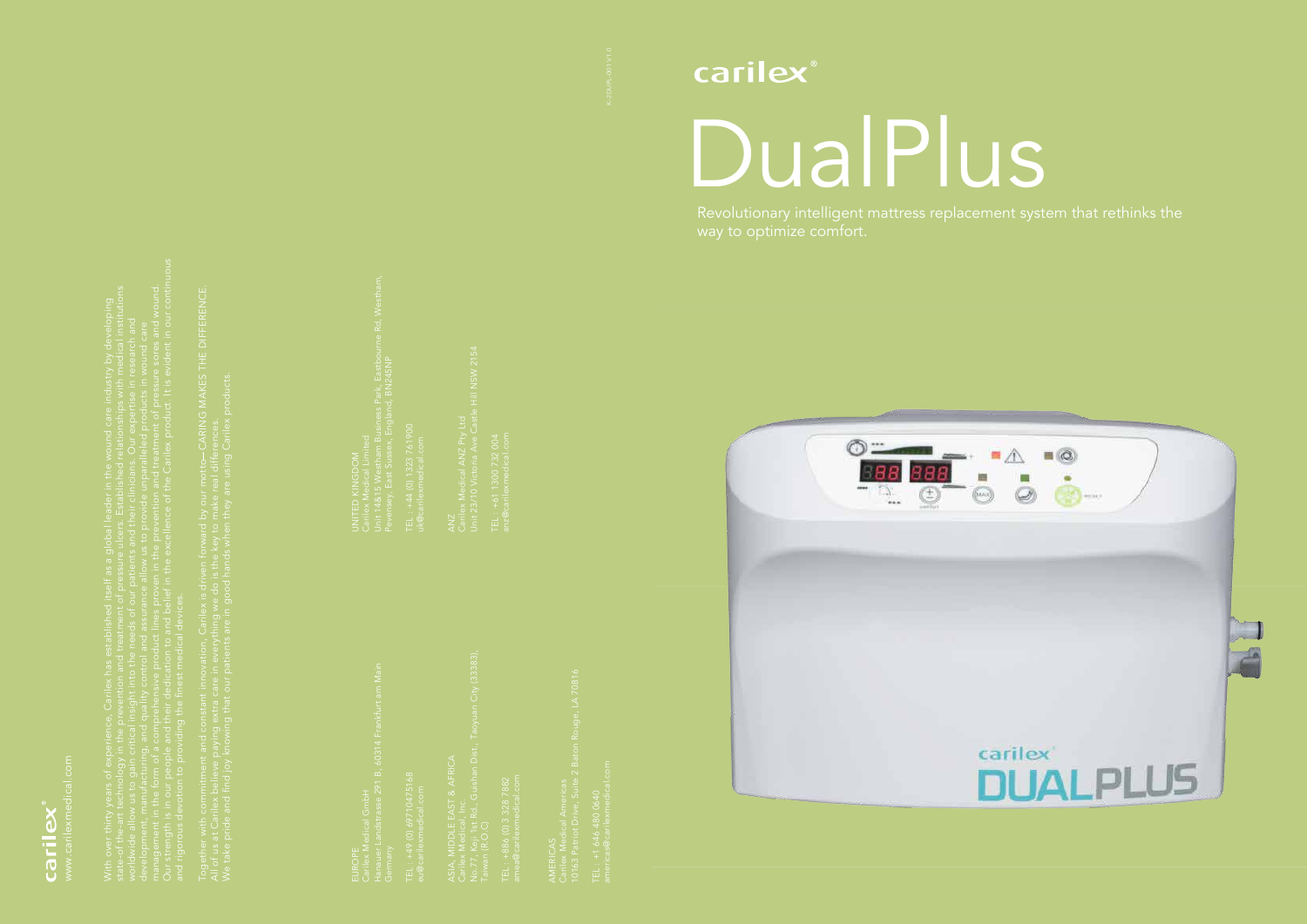### Revolutionary intelligent mattress replacement system that rethinks the way to optimize comfort.

DualPlus offers multiple comfort levels that delivers optimal internal pressure according to each patient's sensation; as well as both dynamic and static modes to meet individual patient's needs. Electronic pressure sensors and sophisticated microprocessors run through intricate algorithms in order to responds to patient movements on mattress and adjusting internal pressure appropriately -- with no extra input needed. Carilex took all the complications in wound care systems and turn it into carefully calculated technology that is fuss-free for you. It is intuitively effortless to use.

#### Multiple Cycle Time  $\left(4\right)$

#### Simply brilliant.

Brought to you by the inventive research and design team at Carilex, comes the replacement system with instinctive input design to create be demanding, that is why it is crucial to have simple input options. DualPlus Power Unit does not need to input patient's weight. Thanks to years of rigorous research and countless examinations in what is most comfortable for patients.

Provide both dynamic and static functions to meet individual patient's need.

# Dynamic / Static Therapy Modes 3

Multiple cycle time selection for alternating pressure therapy.

#### Memory Recall

Restores to the previous systems automatically after abnormal power outage.

## Comfort Setting

Provides optimal internal pressure according to each patient' s sensation. Includes options for comfort level adjustment, no weight input needed.

## 2) Intelligent Pressure Sensing

Responds to patient movements on mattress by automatically adjusting internal mattress pressure.

### The DualPlus Automatic Power Unit with IPS 1 Technology

The IPS Technology, Intelligent Pressure Sensing Technology, responds to patient movements on mattress by automatically adjusting mattress pressure, which allows DualPlus to regulate airflow and continuously provide a total envelopment for our patients. Carilex is the first brand in the industry to master IPS. This gives us more experience and vast knowledge in the technology that is years ahead of our competitors. The automatic unit does not need to enter patient's weight.

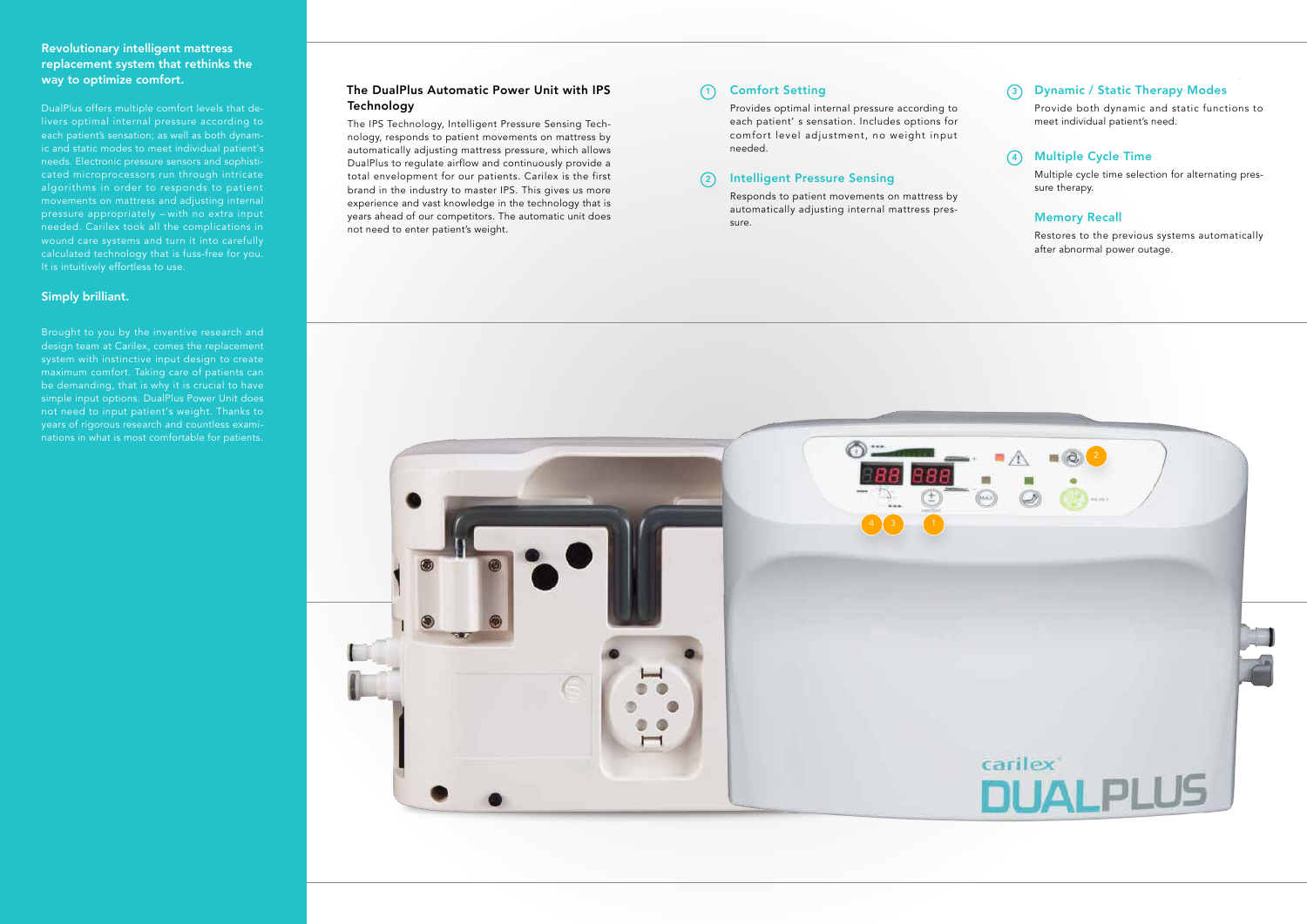#### Excellent Hygiene Control

Durable and washable coverlet that completely covers the mattress. Hospital grade mattress base with easily wipe clean material.

#### 8) Directional Snap

Easy Carry Design

Specifically designed buttons to provide better structural stability from air cells.

#### 9) Easy Carry Design

Mattress designed specifically for easy carrying.

#### Bridging Cells

Special replaceable 5" cell provides the constant pressure relief and localize healing.

Detachable air cells to exchange when necessary.

#### 6) Instant CPR

Rapid deflating the entire mattress within seconds in case of emergency.

#### 7) Extra Soft 100% TPU Material

Ensuring patients safety from sharp or protruding objects while providing optimal comfort.



#### The Modular DualPlus Mattress

The Carilex DualPlus Mattress Replacement System is designed to facilitate blood circulation and provide maximum pressure redistribution for treating and preventing pressure injuries. It is the ideal therapy system providing low noise level and comfortable modular cell design for superior sleeping quality.

The air cells with modular structure and are independent but fully interconnected for the whole length, offer the best adaptability to any kind of bed and patient.

#### 5) Easily Exchangeable Air Cells